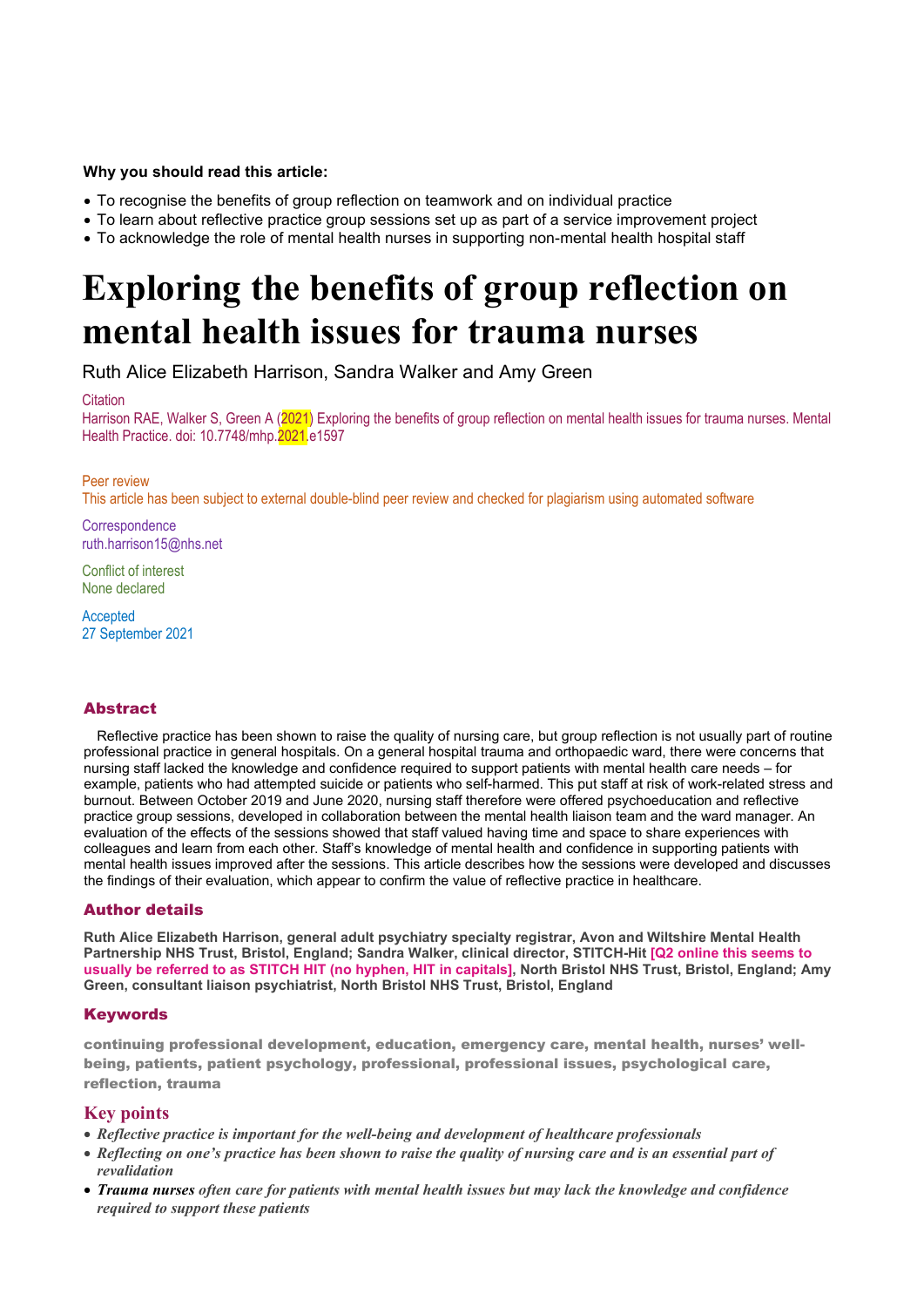- *Nursing staff on a trauma and orthopaedic ward participated in reflective practice group sessions that enhanced their knowledge and confidence around mental health*
- *Mental health liaison teams have a role in facilitating group reflection on mental health issues for general hospital staff*

Reflective practice by healthcare professionals can be described as the process of thinking about one's experiences in the workplace, including emotions and behaviours, to gain new insights, which in turn helps to identify areas for learning and development. Reflective practice also supports sharing and learning with other healthcare professionals (Nursing and Midwifery Council (NMC) 2018). Having time and being supported to reflect on positive and negative professional experiences is important for the well-being and development of healthcare professionals (General Medical Council (GMC) 2021). GMC guidance on being a reflective practitioner states that 'group reflection often leads to ideas or actions that can improve patient care' and that employers should provide time and space for individual and group reflection activities (GMC 2021).

To practise effectively, all NMC registrants are encouraged to gather and reflect on feedback from a variety of sources, including complaints, to improve their practice and performance (NMC 2018). Reflective practice has been shown to raise the quality and consistency of nursing care and it is therefore crucial that all nurses practise self-reflection to evaluate their practice and decisionmaking (Koshy et al 2017). Reflection, including peer-to-peer reflection, is an essential part of the revalidation process nurses undertake every three years in the UK (Royal College of Nursing (RCN) 2021). Fowler (2020) stated that reflection is one of the most important tools that assist mental health nurses to progress from novice to expert status.

However, despite this evidence and these recommendations, **group reflection is not usually part of routine professional practice in general hospitals in the UK**. Between October 2019 and June 2020, psychoeducation and reflective practice group sessions were offered to nursing staff working on a trauma and orthopaedic ward at a major trauma centre in a general hospital in south west England. This article describes how the sessions were developed and discusses the findings of their evaluation.

#### **Background**

At the major trauma centre where the project took place, surgical teams often care for patients with complex mental health needs, including those who have attempted suicide and who self-harm. Nurses working at the trauma centre had provided anecdotal accounts to the mental health liaison team (MHLT) of the challenges experienced by nursing staff. They had reported feeling overwhelmed due to a lack of knowledge and confidence in supporting patients with significant mental health issues. The MHLT had also been approached by the manager of a trauma and orthopaedic ward who was concerned about the team's lack of knowledge regarding mental health and had asked whether the team could receive support in that area.

Healthcare professionals who do not feel themselves to be fully equipped with the appropriate knowledge and skills are at risk of occupational stress and burnout, which can lead to long-term sick leave (RCN 2019) and to staff leaving the profession. Healthcare professionals who experience stress are less able to communicate and concentrate, which in turn affects their ability to participate in teamwork. Also, if there are staff on sick leave it will negatively affect teamwork because of an increased workload for the remaining staff. Strategies to prevent stress and burnout are needed to retain staff and enable them to work well together (Wood et al 2017).

When healthcare staff work in organisations where disciplines are siloed – for example in large district hospitals where acute general healthcare and mental health care are delivered separately – this can create barriers between teams. Conversely, healthcare staff who work in organisations that encourage the crossing of professional boundaries may have a better understanding of other people's disciplines and ways of working, and thereby be better placed to provide truly collaborative care (Wood et al 2017).

#### Aim

The aim of the project was to develop and evaluate, in collaboration with the ward manager, psychoeducation and reflective practice group sessions for nurses and healthcare assistants working on a trauma and orthopaedic ward. The sessions were designed for nursing staff to discuss and reflect on their experiences of caring for people experiencing mental health issues alongside physical trauma. An evaluation was planned to assess whether the sessions had a positive effect on the attitudes of staff towards patients with mental health issues, whether they had increased staff knowledge of mental health, and whether they had enhanced their confidence in supporting patients with mental health issues. The period in which the project took place partly coincided with first few months of the coronavirus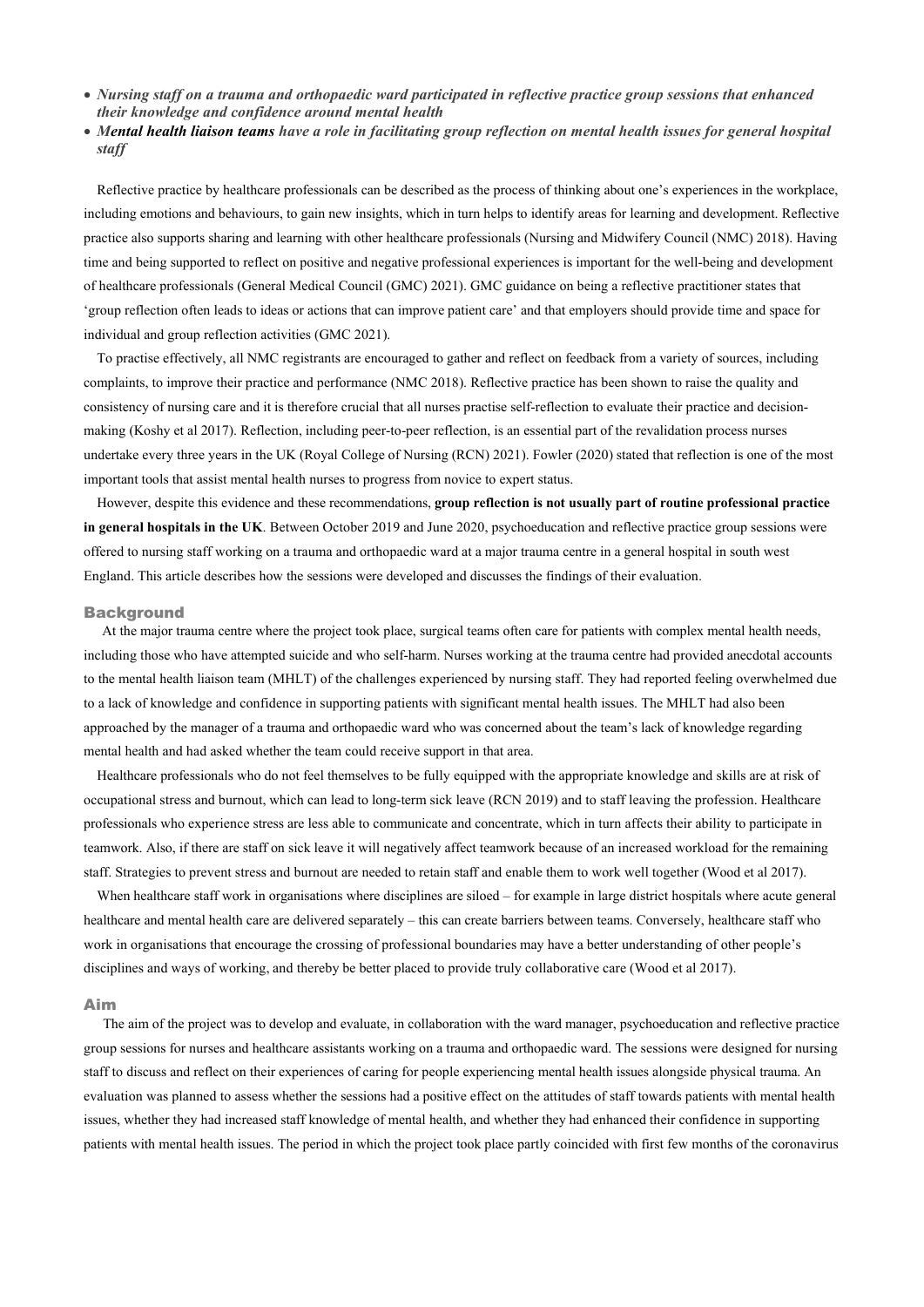disease 2019 (COVID-19) pandemic, which enabled the authors to evaluate the usefulness of reflective practice group sessions in a large trauma unit during a pandemic.

#### Method

### **Fortnightly group sessions**

Fortnightly psychoeducation and reflective practice group sessions were developed, delivered and facilitated on the trauma and orthopaedic ward by **one of the authors (RH)**, a general adult psychiatry higher trainee (a person training to become a psychiatrist). All nursing staff – registered nurses and healthcare assistants – working on the ward were invited to participate. Fourteen sessions took place between October 2019 and June 2020. There was a short pause in the sessions at the beginning of the COVID-19 pandemic in March 2020. After discussion with the ward manager, the sessions resumed with appropriate personal protective equipment and social-distancing measures in place.

Each session lasted 40 minutes and started with psychoeducation followed by reflective practice. Staff-led discussions took place on topics such as suicidal ideation, self-harming behaviours, the stress-vulnerability model (according to which mental health conditions are linked to vulnerability and stress caused by social and psychological factors (Zubin and Spring 1977)) and the mind-body link (that is, the connection between a person's physical health and their thoughts, emotions and behaviours (Littrell 2008)). The topics were chosen based on suggestions from the ward manager and rotated to ensure most staff would have the opportunity to attend one session on each topic.

The psychiatry trainee produced materials and handouts, aiming to be flexible so that staff's questions and concerns could be incorporated in the sessions – for example, when a staff member had a specific patient case or incident they wanted to discuss. After each session the psychiatry trainee asked attendees whether they had found the content useful and if there were other topics they wanted to discuss, using this feedback to inform future sessions. The ward manager created a timetable so that staff were reminded when they had planned to attend a session. Staff who had taken part in one session were encouraged to support other members of the team to attend.

#### **Data collection and analysis**

Staff were asked to complete an anonymous questionnaire before and after each session. The pre- and post-session questionnaires were paired by being presented together on either side of a sheet of paper. The questionnaires related to staff's attitudes towards, and confidence in their knowledge of, the session topic and mental health issues generally. There was no suitable validated scale available to base the questionnaires on, so the questionnaires were adapted from previously used evaluation forms.

The questionnaires included quantitative components (statements rated on a Likert scale) **and qualitative components (open questions with accompanying free-text boxes)**. Before and after a session, staff were asked to rate, on a Likert scale from 1 (strongly disagree) to 5 (strongly agree), their level of agreement with a series of statements. The mean average score for each statement was calculated by dividing the total score by the number of staff attending the session. The questionnaires were slightly altered according to the session topic, but the number of Likert-scale statements remained the same. For example, for the sessions on suicidal ideation and self-harming behaviours, the questionnaires comprised the Likert-scale statements shown in Box 1.

# **Box 1. Likert-scale statements featured in questionnaires completed before and after sessions on suicidal ideation and self-harming behaviours**

» I feel confident dealing with patients with mental health issues

- » I have a good knowledge to help me deal with patients with mental health issues
- » I feel confident dealing with patients who are expressing suicidal thoughts
- » I feel confident dealing with patients with self-harming behaviour
- » I think mental health conditions are useful to learn about
- » It is useful to have a session to share my feelings about patients
- » Mental health is applicable to my future career as a healthcare professional

The post-session questionnaire also included three open questions with accompanying free-text boxes:

- » What did you find useful about the group?
- » What elements of the group could be improved?
- » Do you have any other thoughts or comments?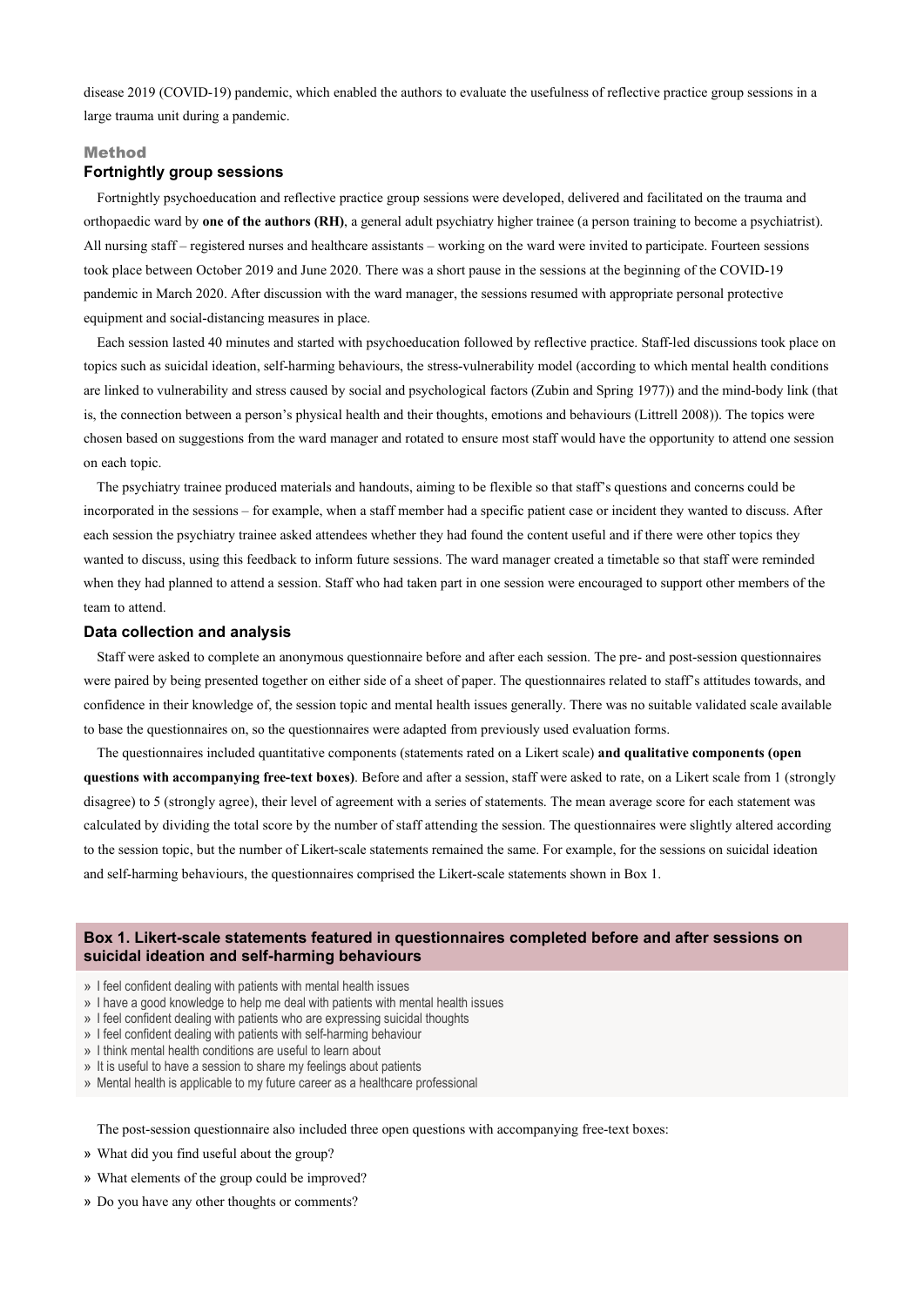In addition, four months after the last session had taken place, **one of the authors** (**SW)** conducted a qualitative evaluation using focus groups and individual meetings – or via email for those who were unable to attend meetings. The focus groups and meetings were recorded and the emails provided written feedback.

All qualitative data – the qualitative components of the questionnaires and the data from the additional qualitative evaluation – were analysed by RH and SW, who sought to determine whether the sessions had had a positive or a negative effect on staff's attitudes towards patients with mental health issues and on staff's confidence and knowledge in supporting these patients. The two clinicians used an inductive approach, which involves the researcher immersing themselves in the data to allow themes, concepts and ideas to emerge (Thomas 2006). RH and SW repeatedly read the written feedback and listened to the recordings to identify themes.

#### **Ethics**

The project had been registered and approved **by the trust** as a quality improvement project. Written informed consent was sought and obtained from all participating staff to use their feedback. The questionnaires did not require approval from an ethics committee because they were considered small-scale local service evaluations. Staff who took part in the qualitative evaluation were not known to the clinician who conducted the evaluation (SW) and the focus group recordings were anonymous. Any direct quotes from participants that were subsequently used were anonymised to protect participants' confidentiality.

#### Findings

All 14 group sessions were attended. Overall, 46 staff participated in the sessions. Some staff attended more than one session, but this was not recorded to maintain the anonymity of participants' responses. Completing the pre- and post-session questionnaires was optional, but all participating staff (*n*=46) chose to do so.

#### **Quantitative results from the questionnaires**

Across the 14 sessions, the quantitative results from the pre- and post-session questionnaires showed that participants' knowledge and confidence increased after a session, both regarding the topic covered in that session and mental health generally. Participants felt that mental health was relevant to their work, that it was useful for them to learn more about mental health conditions and that it was helpful for them to reflect on their interactions with patients experiencing mental health issues. Reflective practice was felt to be important, before and after the sessions.

Figure 1 shows the mean Likert-scale scores before and after the sessions on suicidal ideation, self-harming behaviours and the stress-vulnerability model.

# **Figure 1. Mean Likert-scale scores before and after the sessions on suicidal ideation, self-harming behaviours and the stress-vulnerability model**

#### **Qualitative findings from the questionnaires**

Three themes emerged from the analysis of the free-text responses to the questionnaires:

- » Relationships with colleagues.
- » Safe space.
- » Sharing and learning.

Participants valued the opportunity to share their professional concerns with colleagues and to support each other. They found it useful to have time to 'be open' and discuss concerns with colleagues:

*'Being able to be open about patients and problems [was helpful].'* 

Participants appreciated having a safe and structured space in which to discuss concerns regarding patients with mental health issues. They valued being in a safe and non-judgemental group with which to share observations and feelings:

*'It was lovely to share how we were feeling.'* 

*'Good to have a session with our colleagues to share.'* 

Participants appreciated the chance to discuss and reflect on their experiences and learn from each other:

*'It has been helpful for the whole team in their approach to... patients with mental health diagnoses as they have become more confident.'* 

Participants also said they found it useful to have time and space to discuss specific cases and the possible meanings of specific patients' behaviours and symptoms. Many participants wrote that they would like to have more time to talk about their experiences in the workplace as they were able to do during the sessions, and that such sessions **should be mandatory**.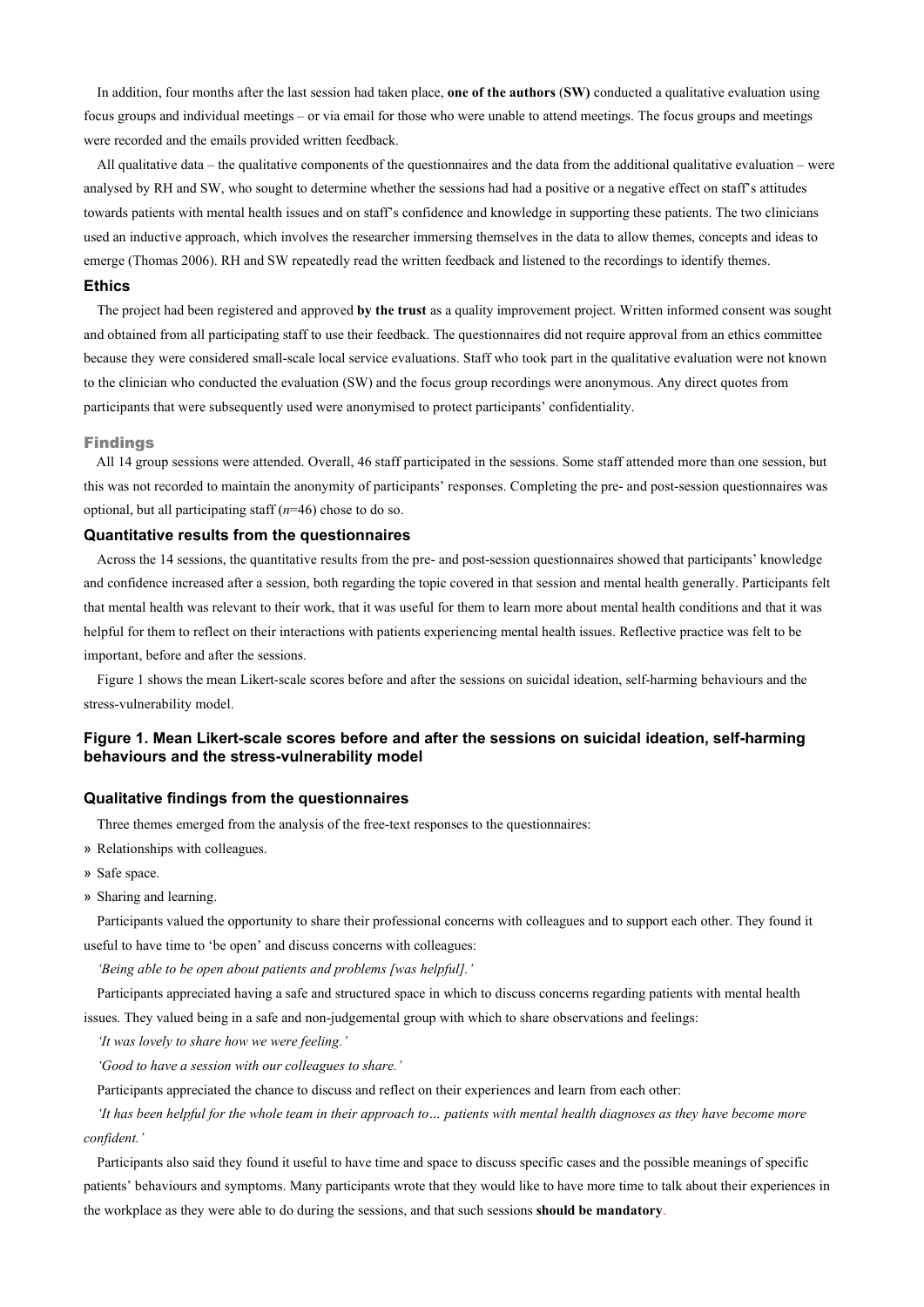Participants emphasised the following aspects of the sessions as being particularly useful:

- » Gaining simple tips from colleagues, for example in terms of communicating and interacting with patients who have suicidal thoughts.
- » Discussing specific patient cases that they had been involved in.
- » Talking about patients' feelings.
- » Sharing professional experiences.
- » Discussing personal stress.

#### **Findings from the qualitative evaluation**

In the qualitative evaluation, 11 members of staff among the 46 who had attended group sessions provided feedback, with several themes emerging from it. Participants explained that the sessions had led to increased team cohesion. They had appreciated the opportunity to have time away from the ward. The sessions had enabled them to connect as a team and support each other:

*'[The group sessions] helped me to understand what different members of staff have to deal with.'*

*'[The group sessions] helps us run better as a team.'* 

*'[The group sessions] made me feel part of the team again.'* 

*'Helps to know you are not on your own.'* 

*'Acknowledging we are all doing it together… that we are a team.'* 

*'We could all come together… reconnect.'* 

*'The group helped me, so I asked others to attend.'*

The fact that the ward management had prioritised the sessions made participants feel they were valued and that their professional development was considered important:

*'Nice to know we are being thought about and not just left to get on with things.'* 

The sessions had improved communication within the team. Participants explained that they felt more able to acknowledge and express their feelings, which meant they felt less negatively affected by work, and that the sessions had normalised their experiences:

*'[Work] is so full on all the time, a lot of the time we don't get time to acknowledge feelings that happen on the ward…'*

*'We could say what we were experiencing, between us.'* 

*'Expressing feelings [was the] main benefit of the group.'* 

*'[The group sessions] made me realise… I wasn't the only one that felt like that.'* 

*'I'm not the only one that struggles with mental health patients.'* 

*'[The group sessions] made me feel normal in feeling like this.'* 

Participants emphasised that attending group sessions during the COVID-19 pandemic was a source of support. Several participants stressed the value of having a focus on staff well-being during this challenging time. Attending the sessions had helped them to process the swift changes required to working practices, such as moving to a different ward at short notice:

*'Really helpful during COVID times… [helpful] to express feelings.'* 

Participants felt that the sessions had increased their confidence in working with patients with mental health issues, that they had gained a better understanding of the work of the MHLT and of mental health community support, and that they felt more able to work with mental health colleagues:

*'[The group sessions] made me feel calmer dealing with mental health patients.'*

*'[The group sessions] gave us confidence.'* 

*'[The group sessions] helped me to have more confidence in [the MHLT] to understand what they do more.'* 

Participants clearly expressed the wish to attend further group sessions in the future:

*'[It would be] beneficial to have more to remind [us of the] importance of communicating and supporting each other psychologically.'* 

#### **Discussion**

Reflection has been shown to foster collective competence among healthcare staff because it forms the foundation of effective clinical practice (Schmutz and Eppich 2017) and it is widely accepted that reflective practice improves the well-being of healthcare professionals (GMC 2021). The findings of this evaluation appear to confirm the value of reflective practice in healthcare. Nursing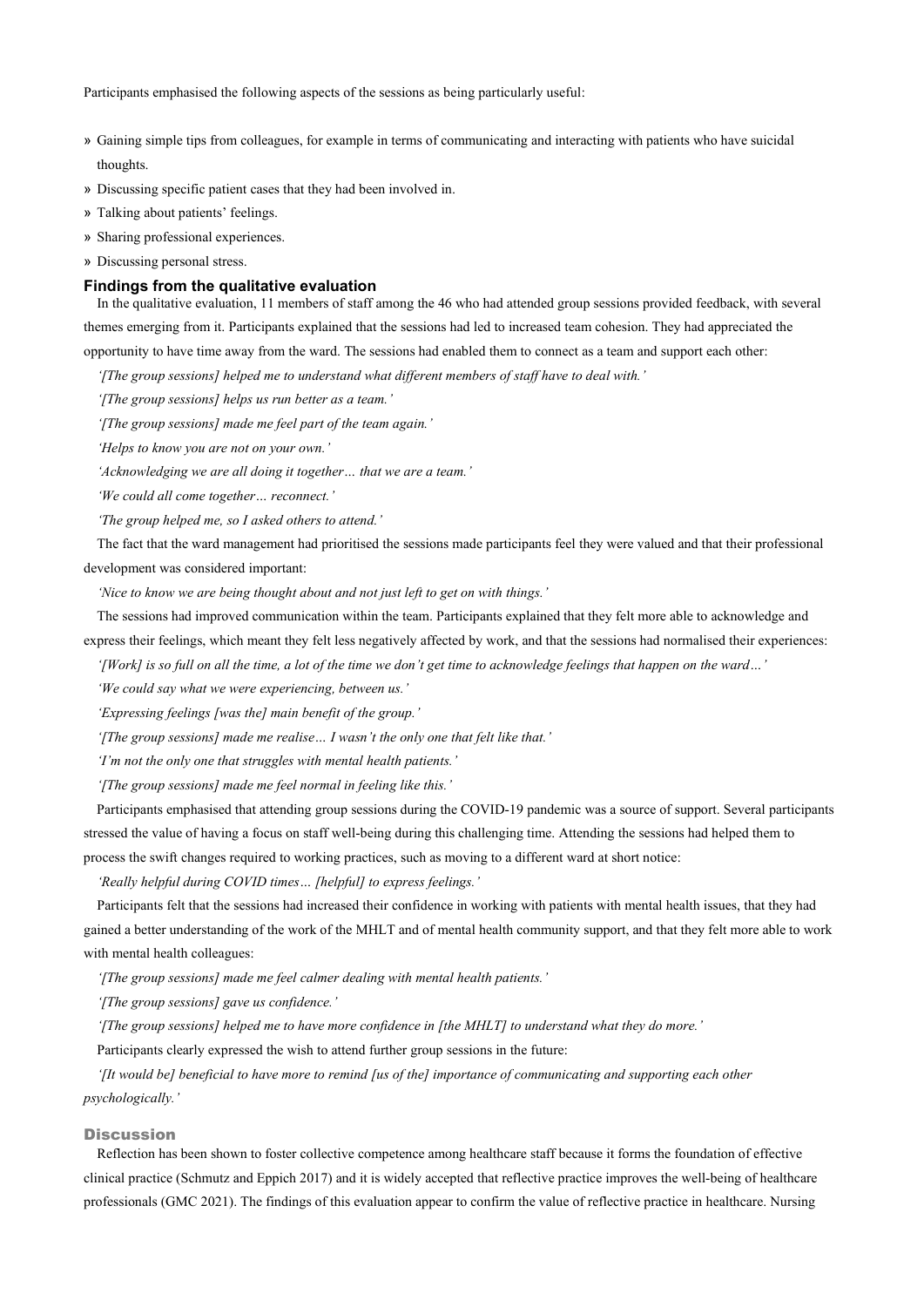staff working on a trauma and orthopaedic ward in a general hospital perceived a range of benefits from participating in psychoeducation and reflective practice group sessions.

Participants' knowledge of mental health and confidence in supporting patients with mental health issues increased after the sessions. Participants valued having time to develop relationships with colleagues, share experiences and learn from each other. There was a reported improvement in team communication and cohesion. Some participants also felt more valued in their role. Participants appeared keen to continue to be given time and space to discuss patients' mental and emotional well-being.

Healthcare services are facing ongoing recruitment and retention challenges. Reflective practice group sessions such as those described here may enhance the job satisfaction of nursing staff and reduce work-related stress and burnout. Previous studies have shown that Balint groups (groups of healthcare professionals who meet regularly to discuss clinical cases and enhance their understanding of the professional-patient relationship) promoted empathy, reduced burnout and enhanced job satisfaction among healthcare professionals (Airagnes et al 2014, du Vaure et al 2017).

Participants in the service improvement project discussed here specifically mentioned that attending group sessions during the COVID-19 pandemic made them feel supported. There are significant concerns about the negative effects on the well-being and mental health of healthcare professionals of working during the pandemic (Huang et al 2020, Muller et al 2020). There is evidence to suggest that healthcare professionals, including nurses, who have cared for patients during infectious disease outbreaks can experience long-term psychological symptoms including anxiety, fearfulness, low mood and hostility (Park et al 2018). The World Health Organization (2021) emphasised the significant burden placed by the COVID-19 pandemic on healthcare professionals and called for enhanced measures to prevent serious negative effects on the physical and mental health of staff. Such enhanced measures may include (Muller et al 2020):

- » Monitoring staff's mental well-being.
- » Ensuring staff have access to mental health and psychosocial support services.
- » Providing resources for staff to develop their psychosocial skills.
- » Enabling peer support.

It has been suggested that proactive organisational approaches, such as the group sessions proposed as part of the project described here, may be less stigmatising than individual approaches when supporting healthcare professionals (Muller et al 2020).

#### Limitations

There were several limitations to this evaluation, including the fact that there was a small number of group sessions and small numbers of participants at each session. The project was conducted on a single trauma and orthopaedic ward by one general psychiatry higher trainee. Each ward has its own culture and the reflective practice group sessions had been organised at the request of the ward manager, so staff on that ward may have been more receptive to such interventions than staff on other wards. This limits the generalisability of the findings. However, the findings are in line with the wider evidence on reflective practice.

#### Implications for practice

Since reflective practice is important for the well-being and development of healthcare professionals and can be easily implemented, the authors recommend that consideration be given to setting up reflective practice sessions for hospital nursing staff in all medical and surgical specialties. **Reflective practice sessions could be provided by MHLTs**, which already provide mental health support to general hospitals and are usually located on-site.

All mental health professionals, including nurses, could become involved in setting up and facilitating reflective practice sessions for non-mental health nursing staff. This would have the additional benefits of increasing staff's knowledge of the role of MHLTs, enhancing communication between departments and improving the care of patients who have physical and mental health care needs.

Offering reflective practice sessions to staff could be particularly beneficial when staff are facing significant challenges in their work, such as during the COVID-19 pandemic.

Further research into similar reflective practice sessions – notably to assess whether they reduce work-related stress and burnout and whether they contribute to enhancing ward culture and patient experience – would be useful.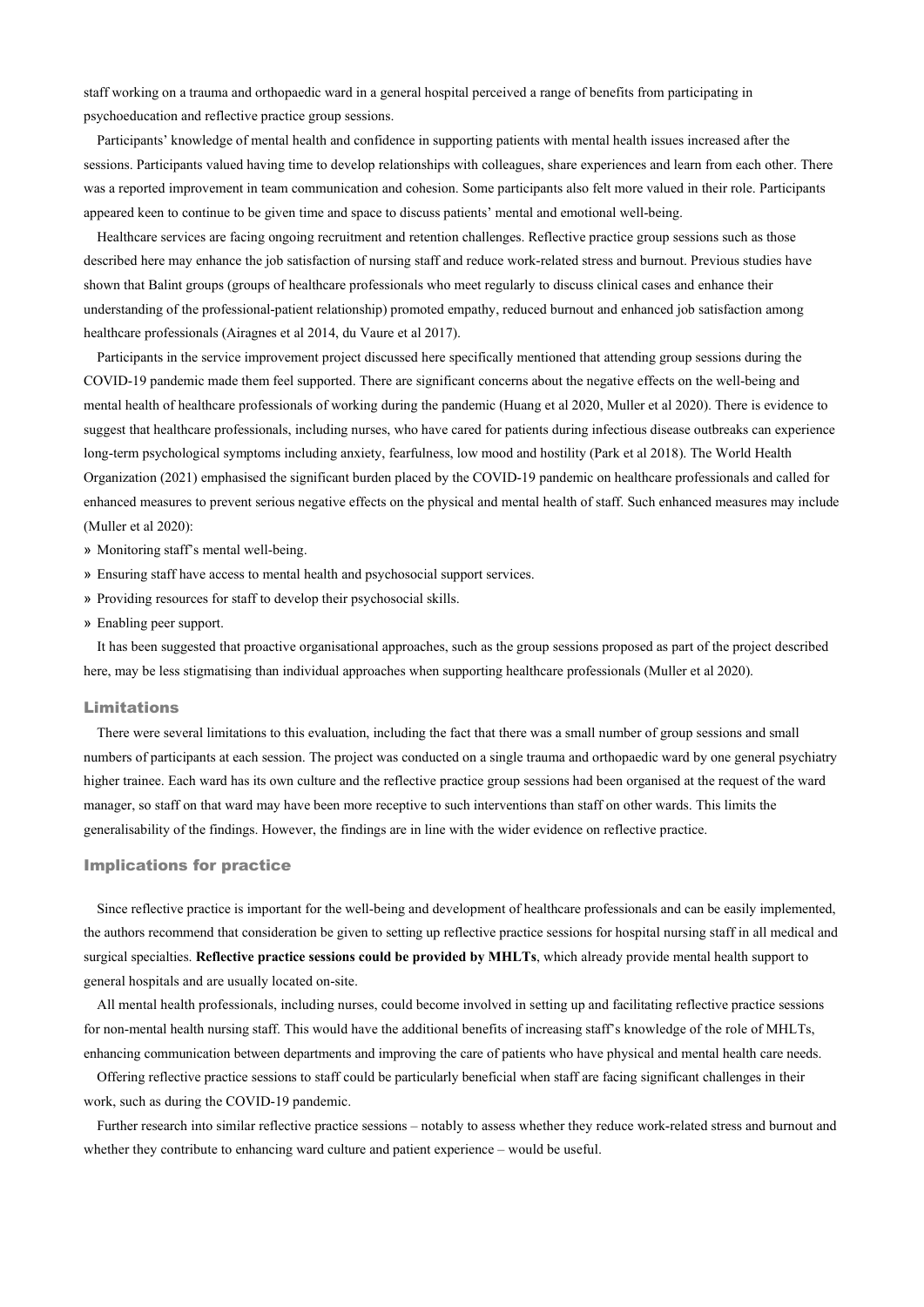#### Conclusion

This service improvement project showed that psychoeducation and reflective practice group sessions had a positive effect on the well-being of nursing staff working at a major trauma centre, where some patients have mental health as well as physical healthcare needs. Staff who took part in the group sessions valued the opportunity to reflect on their experiences and feelings, discuss their concerns with colleagues, and learn more about mental health issues. Learning about and reflecting on the mental issues that may affect patients hospitalised on a trauma ward enhanced staff's knowledge and confidence. Group reflection on mental health issues is one intervention that may reduce work-related stress and burnout and improve staff retention. It may also be a source of support for staff working in particularly challenging conditions such as during the COVID-19 pandemic.

# **References**

Airagnes G, Consoli SM, De Morlhon O et al (2014) Appropriate training based on Balint groups can improve the empathic abilities of medical students: a preliminary study. Journal of Psychosomatic Research. 76, 5, 426-429. doi: 10.1016/j.jpsychores.2014.03.005

du Vaure CB, Lemogne C, Bunge L et al (2017) Promoting empathy among medical students: a two-site randomised controlled study. Journal of Psychosomatic Research. 103, 102-107. doi: 10.1016/j.jpsychores.2017.10.008

Fowler J (2020) Reflection and mental health nursing. Part 6: the importance of reflective evidence. British Journal of Mental Health Nursing. 9, 4, 1-3. doi: 10.12968/bjmh.2020.0038

General Medical Council (2021) The Reflective Practitioner: Guidance for Doctors and Medical Students. www.gmc-uk.org/-/media/documents/dc11703-pol-w-thereflective-practioner-guidance-20210112\_pdf-78479611.pdf (Last accessed: 1 November 2021.)

Huang JZ, Han MF, Luo TD et al (2020) Mental health survey of medical staff in a tertiary infectious disease hospital for COVID-19. Chinese Journal of Industrial Hygiene and Occupational Diseases. 38, 3, 192-195. doi: 10.3760/cma.j.cn121094-20200219-00063

Koshy K, Limb C, Gundogan B et al (2017) Reflective practice in health care and how to reflect effectively. International Journal of Surgery: Oncology. 2, 6, e20. doi: 10.1097/IJ9.0000000000000020

Littrell J (2008) The mind-body connection: not just a theory anymore. Social Work in Health Care. 46, 4, 17-37. doi: 10.1300/j010v46n04\_02

Muller AE, Hafstad EV, Himmels JP et al (2020) The mental health impact of the COVID-19 pandemic on healthcare workers, and interventions to help them: a rapid systematic review. Psychiatry Research. 293, 113441. doi: 10.1016/j.psychres.2020.113441

Nursing and Midwifery Council (2018) The Code: Professional Standards of Practice and Behaviour for Nurses, Midwives and Nursing Associates. NMC, London.

Park JS, Lee EH, Park NR et al (2018) Mental health of nurses working at a government-designated hospital during a MERS-CoV outbreak: a cross-sectional study. Archives of Psychiatric Nursing. 32, 1, 2-6. doi: 10.1016/j.apnu.2017.09.006

Royal College of Nursing (2019) Nursing Staff Stretched to Breaking Point Over Workloads, Report Reveals. www.rcn.org.uk/news-and-events/press-releases/staffsurvey (Last accessed: 1 November 2021.)

Royal College of Nursing (2021) Revalidation Requirements: Reflection and Reflective Discussion. www.rcn.org.uk/professional-development/revalidation/reflectionand-reflective-discussion (Last accessed: 1 November 2021.)

Schmutz JB, Eppich WJ (2017) Promoting learning and patient care through shared reflection: a conceptual framework for team reflexivity in health care. Academic Medicine. 92, 11, 1555-1563. doi: 10.1097/ACM.0000000000001688

Thomas DR (2006) A general inductive approach for analyzing qualitative evaluation data. American Journal of Evaluation. 27, 2, 237-246. doi: 10.1177/1098214005283748

World Health Organization (2021) R&D Blueprint and COVID-19. www.who.int/teams/blueprint/covid-19 (Last accessed: 1 November 2021.)

Wood E, Ohlsen S, Ricketts T (2017) What are the barriers and facilitators to implementing Collaborative Care for depression? A systematic review. Journal of Affective disorders. 214, 26-43. doi: 10.1016/j.jad.2017.02.028

Zubin J, Spring B (1977) Vulnerability: a new view of schizophrenia. Journal of Abnormal Psychology. 86, 2, 103-126. doi: 10.1037/0021-843X.86.2.103